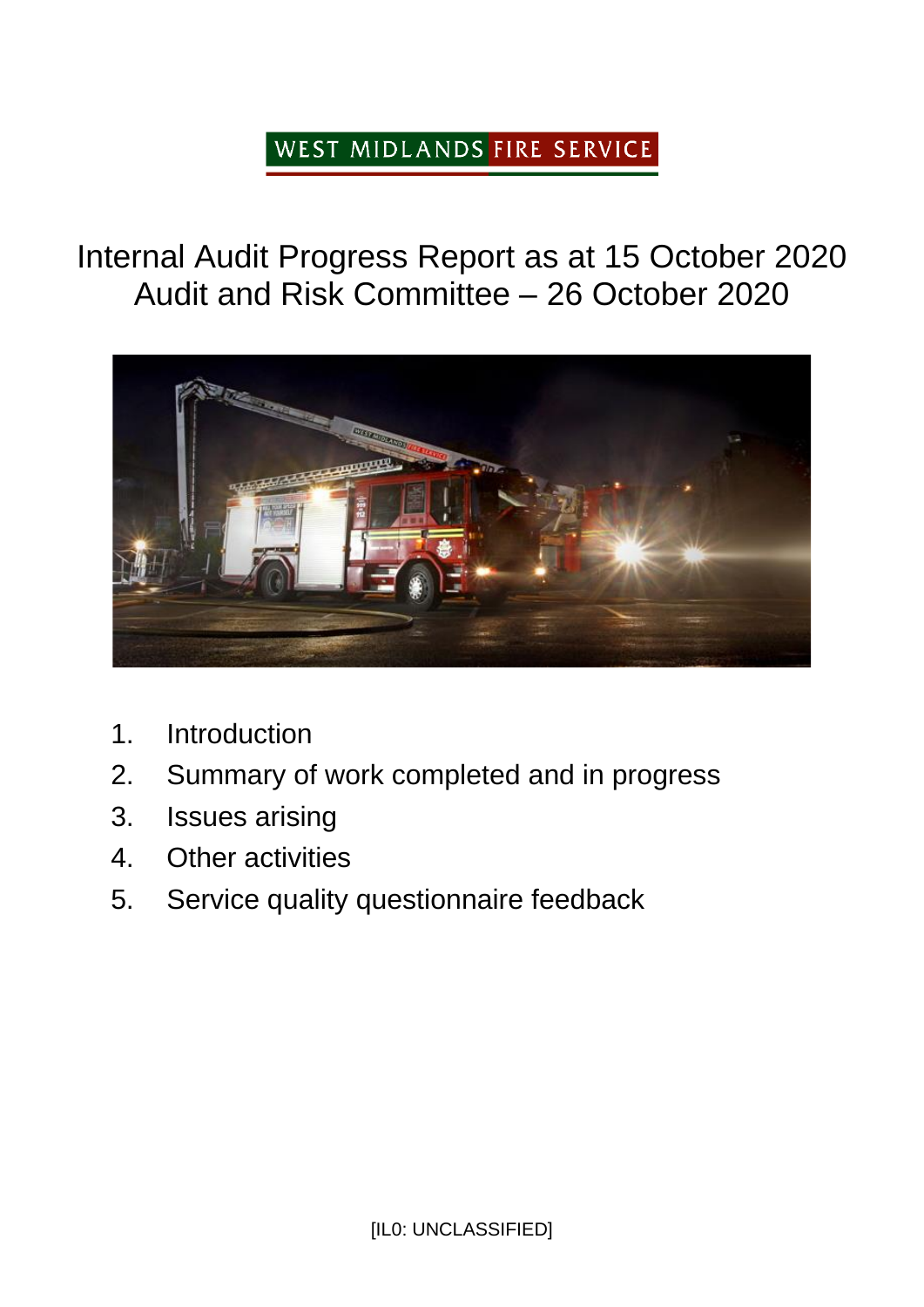## 1 Introduction

The purpose of this report is to bring the Audit and Risk Committee up to date with the progress made against the delivery of the 2020/21 Internal Audit plan.

The information included in this progress report will feed into and inform our overall opinion in our Internal Audit annual report issued at the year end.

Where appropriate each report we issue during the year is given an overall opinion based on the following criteria:

| <b>Limited</b>      | A risk of objectives not being achieved due<br>$\bullet$<br>to the absence of key internal controls and<br>a significant breakdown in the application<br>of controls.       |
|---------------------|-----------------------------------------------------------------------------------------------------------------------------------------------------------------------------|
| <b>Satisfactory</b> | A sufficient framework of key controls for<br>objectives to be achieved, but the control<br>framework could be stronger, and controls<br>are applied, but with some lapses. |
| <b>Substantial</b>  | A robust framework of controls ensures<br>objectives are likely to be achieved and<br>controls are applied continuously or with<br>only minor lapses.                       |

This is based upon the number and type of recommendations we make in each report. Each recommendation is categorised in line with the following:

#### Priority rating for issues identified

**Fundamental action is** imperative to ensure that the objectives for the area under review are met.

Significant requires action to avoid exposure to significant risks in achieving the objectives for the area under review.

Merits attention action is advised to enhance risk mitigation, or control and operational efficiency.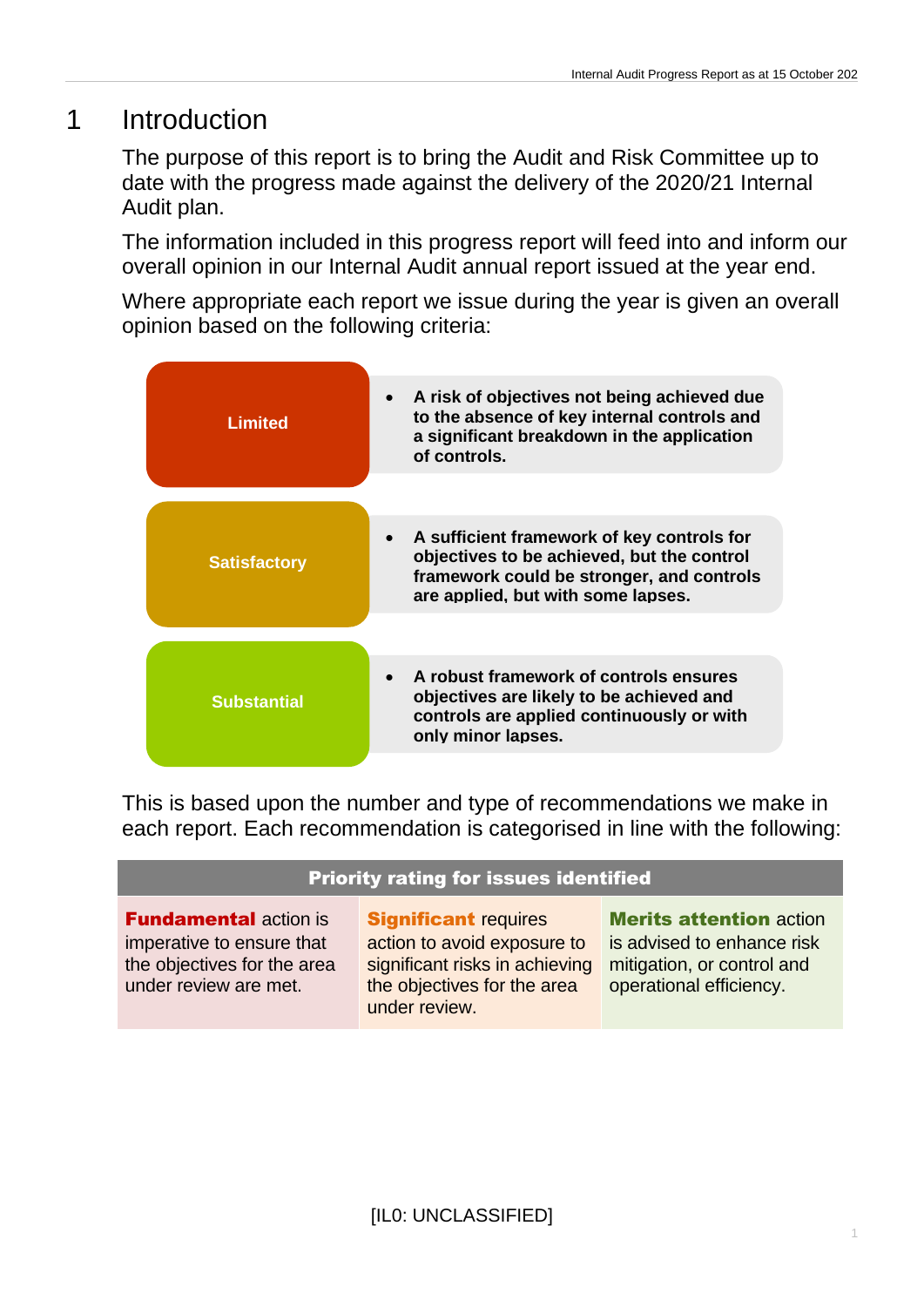# 2 Summary of work in progress as at 15 October 2020

| <b>Auditable Area</b>                        | <b>ANA</b><br><b>Rating</b> | <b>Suggested/Agreed Actions</b> |                    |                            |              |                           | <b>Level of</b>  |
|----------------------------------------------|-----------------------------|---------------------------------|--------------------|----------------------------|--------------|---------------------------|------------------|
|                                              |                             | <b>Fundamental</b>              | <b>Significant</b> | <b>Merits</b><br>attention | <b>Total</b> | <b>Number</b><br>accepted | <b>Assurance</b> |
| In progress:                                 |                             |                                 |                    |                            |              |                           |                  |
| Fire Stations - Management of Fuel           | <b>Medium</b>               |                                 |                    |                            |              |                           |                  |
| <b>Absence Management</b>                    | <b>Medium</b>               |                                 |                    |                            |              |                           |                  |
| <b>Data Protection</b>                       | <b>High</b>                 |                                 |                    |                            |              |                           |                  |
| <b>Accounts Receivable</b>                   | <b>KFS</b>                  |                                 |                    |                            |              |                           |                  |
| <b>Accounts Payable</b>                      | <b>KFS</b>                  |                                 |                    |                            |              |                           |                  |
| Payroll                                      | <b>KFS</b>                  |                                 |                    |                            |              |                           |                  |
| To be started:                               |                             |                                 |                    |                            |              |                           |                  |
| Governance                                   | High                        |                                 |                    |                            |              |                           |                  |
| <b>Risk Management</b>                       | <b>High</b>                 |                                 |                    |                            |              |                           |                  |
| IT                                           | High                        |                                 |                    |                            |              |                           |                  |
| <b>Fixed Asset Accounting/Asset Planning</b> | <b>KFS</b>                  |                                 |                    |                            |              |                           |                  |
| <b>Budgetary Control</b>                     | <b>KFS</b>                  |                                 |                    |                            |              |                           |                  |
| <b>Pension Certification</b>                 | <b>High</b>                 |                                 |                    |                            |              |                           |                  |

Key: KFS = Key Financial System

ANA = Audit Needs Assessment

[IL0: UNCLASSIFIED]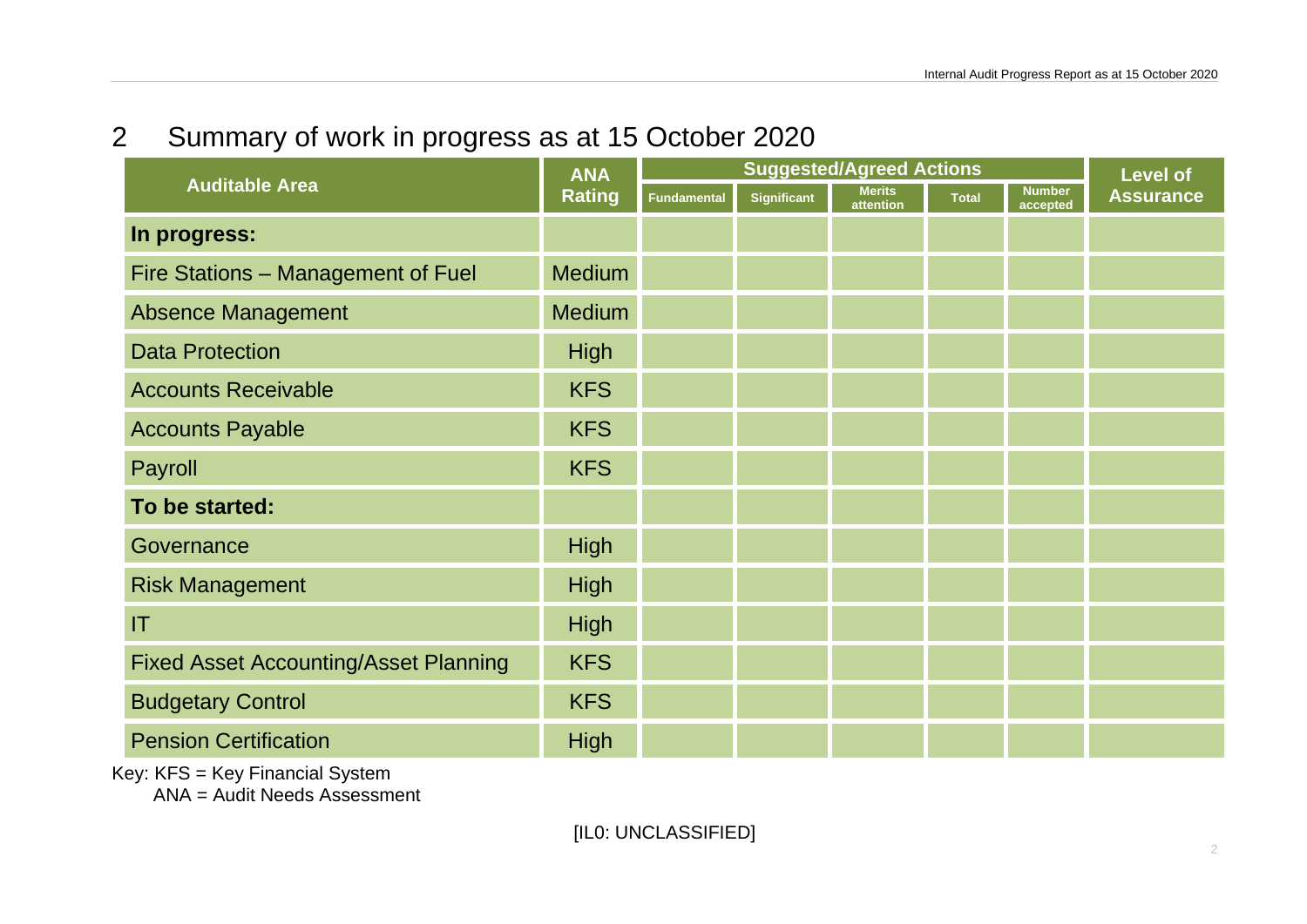## 3 Issues arising

Any issues of significance identified by the audit reviews will be reported to the Committee as and when they arise.

## 4 Other activities

## **Advice and Guidance**

We provide on-going advice and guidance to the authority to assist with the continuous improvement of the overall control environment.

## **Ad hoc Training**

We provided training to the committee on the role of Internal Audit and the responsibilities of the Audit and Risk Committee in monitoring this function. In addition, we provided training on "Fraud Awareness". Both took place at the November 2019 meeting.

### **CIPFA – Audit Committee Updates**

We continue to present the regular CIPFA Audit Committee Updates to the Audit and Risk Committee.

### **Internal Audit Plan 2020/21**

We submitted the Internal Audit annual plan for 2020/21 to the committee for approval at the July 2020 meeting.

### **Internal Audit Annual Report 2019/20**

We presented the Internal Audit annual report for 2019/20 to the committee for comment and approval at the July 2020 meeting.

### **Internal Audit Charter**

We submitted the Internal Audit Charter to the committee for annual review at the January 2020 meeting.

### **Counter Fraud**

We continue to lead on the Cabinet Office's National Fraud Initiative and their other associated fraud related activity (such as the Annual Fraud Survey), on behalf of the authority and to provide the main point of contact for any investigations into potential fraudulent activity.

2020